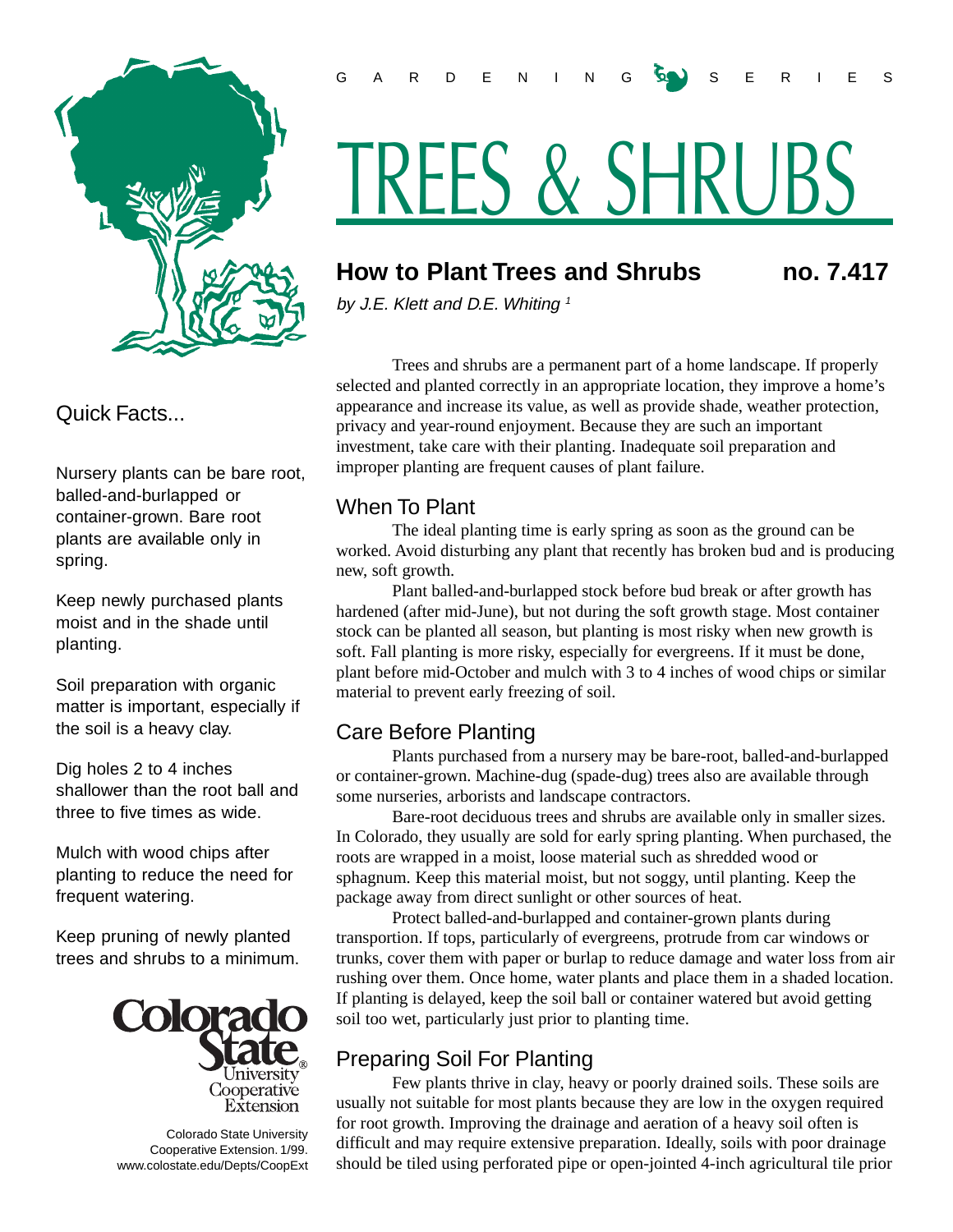

Figure 1: For bare-root plants, spread roots on a mound of firm soil. Trunk flare should be visible above ground level.



Figure 2: For balled-and-burlapped or container-grown stock, dig a bowlshaped hole. The hole should be three to five times wider and a few inches shallower than the root ball (five times wider on clay and compacted soils). Place the root ball on undug soil to prevent sinking and tilting.

to final property grading. In most cases, however, this procedure is not performed by the contractor. It is often too expensive to install tile in established properties.

An alternate solution is to incorporate organic matter into the soil as deeply as possible and adjust planting depth. Use only well-rotted barnyard manure, coarse sphagnum peat or thoroughly decomposed compost. Avoid finetextured organic matter, such as sewage sludge or mountain peat. These materials do not "open up" clay soils but instead decrease pore spaces.

For every 1,000 square feet of area to be planted, thoroughly work 2 or 3 yards of organic matter into the soil by hand-spading followed by rototilling. A garden tractor with plow attachments may be used for large areas. This equipment is available for rent in most localities.

#### Bare Root Plants

Holes for bare root plants should be large enough to permit the roots to be spread out without crowding or curving around the wall of the hole and give space for root growth (Figure 1). Hold the plant so that the crown (area where the roots and top meet) is at least 2 inches **above** the surrounding soil or lawn level. This allows for settling of soil and roots so that the final depth is the same as or slightly above the surrounding grade. Add backfill and apply water slowly.

With extra soil, form a small, temporary dike just beyond the rim of the hole. Fill the dike with water and allow it to settle. **Do not tamp the backfill.** Check the moisture level weekly by digging down near the edge of the dike. Water as needed. In irrigated lawns, remove the dike after 6 to 8 weeks. In nonirrigated plantings, allow the dike to remain until the second growing season.

Plants with heavy tops may need to be staked for one or two growing seasons. Use strips of soft cloth or straps 2 to 3 inches wide to loosely tie trees to stakes. Do not use pieces of hose with wire through them. While this is a common method to guy trees, it usually causes girdling of trunks. (See fact sheet 7.226, *Care of Young Transplanted Trees*.)

#### Balled-and-Burlapped and Container-Grown Stock

If the soil is a heavy clay, make the planting hole 2 to 4 inches shallower than the soil ball. If the soil is sandy, the hole should be no deeper than the root ball. Dig a dish-shaped hole 3 to 5 times wider than the root ball. Place the plant in the center of the hole on undug soil (see Figure 2). It is important to remove all container materials, netting, wires and ties on the top and sides of the plant; they can be left on the bottom. Remove the top two-thirds of wire baskets after placing the plant in the hole.

If the plant is wrapped in burlap, remove the burlap on the upper twothirds of the root ball. **Make sure that twine around the trunk and across the top of the ball is cut and removed**.

Put backfill into the hole and water slowly. With the extra soil, form a temporary water basin or dam just beyond the edge of the backfill. In about one week, fill the reservoir with water. Reapply water only when the soil begins to feel dry at a depth of 4 to 6 inches. Avoid frequent, light waterings. Because of differing water requirements and potential damage to tree trunks during mowing, it generally is best to keep lawn areas well away from trees.

#### Pot-Bound Container Stock

Shrubs and trees often are grown in containers long enough that roots become pot-bound, resulting in the development of roots that encircle the root ball. Over the years, they may girdle the trunk or stems.

When containers are removed prior to planting, check the root ball. If a mass of encircling roots is present, with a sharp knife cut up and down the ball 1/2-inch deep in four or five places, then plant immediately. If the majority of the